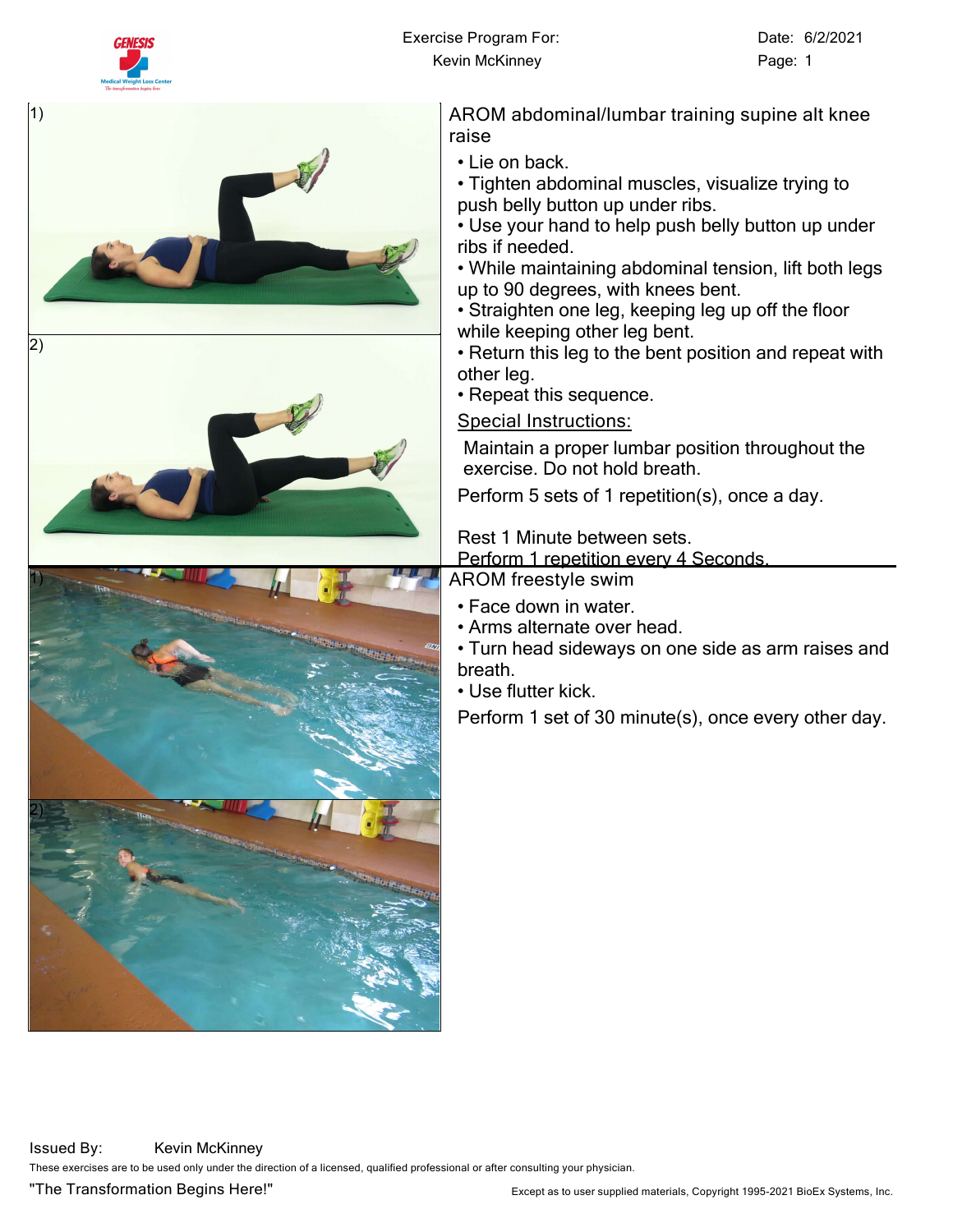

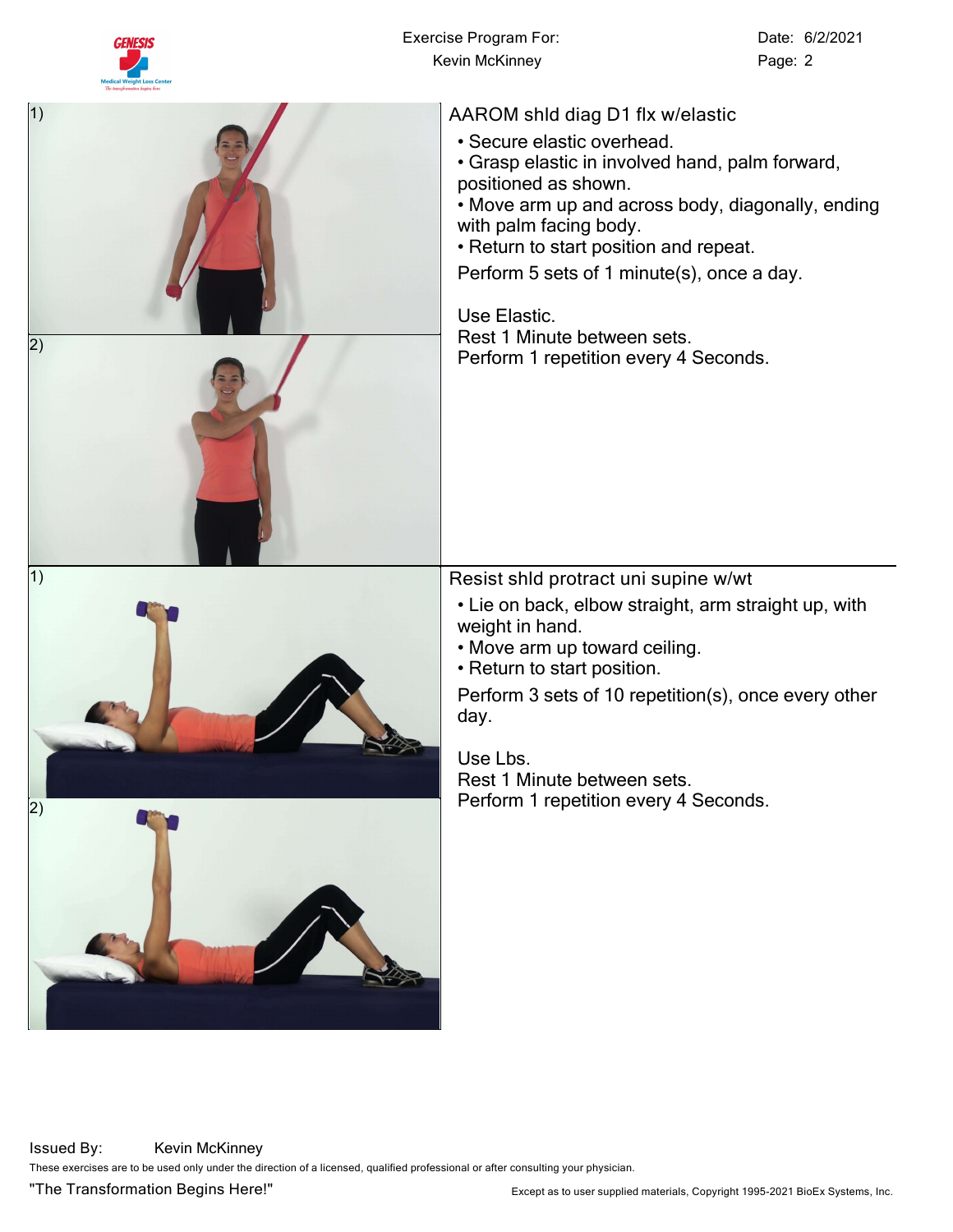

**Date Grid For:** Date: 6/2/2021 Kevin McKinney **Page: 1** 



**AROM abdominal/lumbar training supine alt knee raise**

Perform 5 sets of 1 repetition(s), once a day.

## Rest 1 Minute between sets. Perform 1 repetition every 4 Seconds.



**AROM freestyle swim** Perform 1 set of 30 minute(s), once every other day.



**Issued By:** Kevin McKinney **These exercises are to be used only under the direction of a licensed, qualified professional or after consulting your physician.**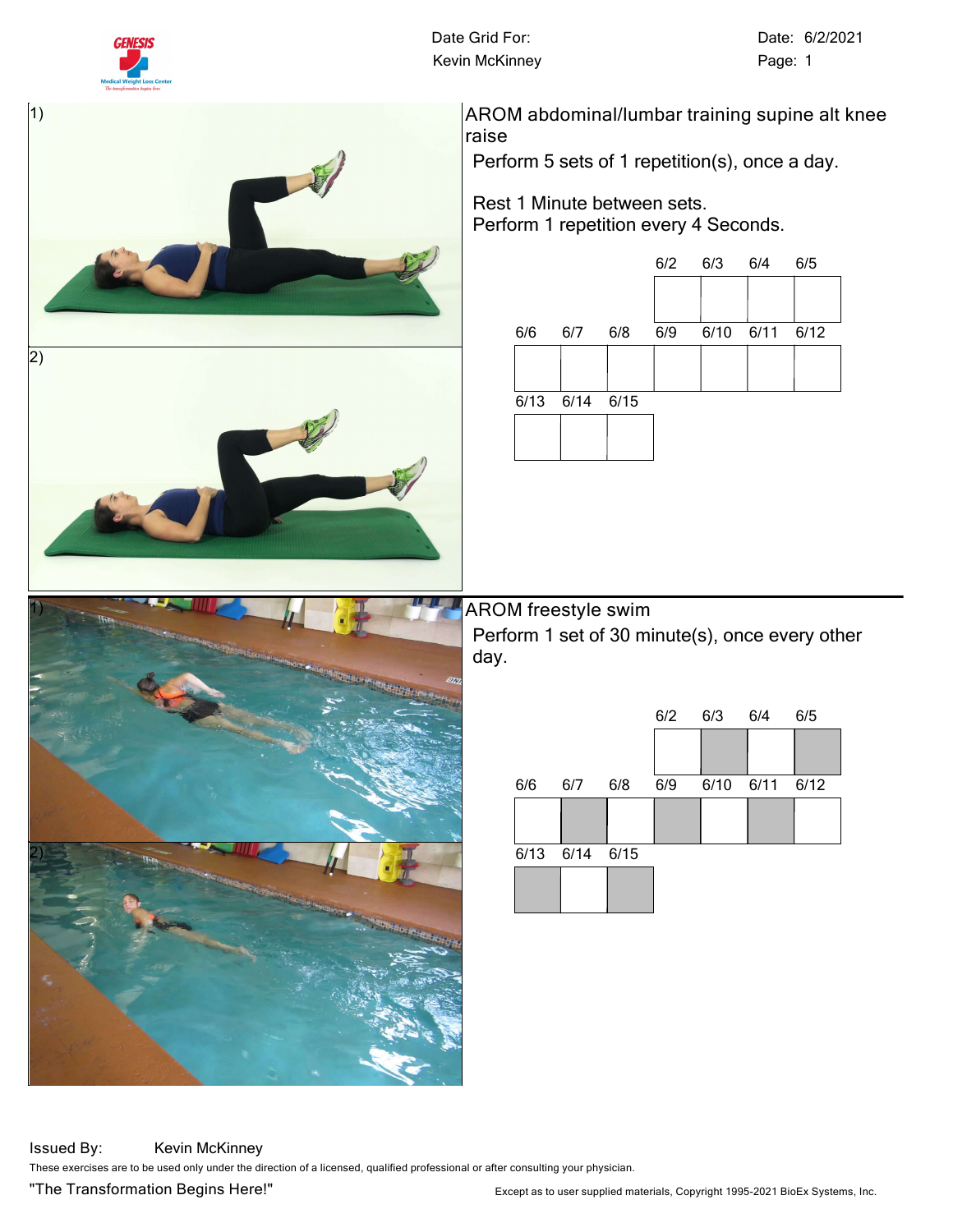

Kevin McKinney **Page: 2** 

**Date Grid For:** Date: 6/2/2021



**AAROM shld diag D1 flx w/elastic** Perform 5 sets of 1 minute(s), once a day.

Use Elastic. Rest 1 Minute between sets. Perform 1 repetition every 4 Seconds.



**Resist shld protract uni supine w/wt** Perform 3 sets of 10 repetition(s), once every other day.

Use Lbs. Rest 1 Minute between sets. Perform 1 repetition every 4 Seconds.



2)

**Issued By:** Kevin McKinney **These exercises are to be used only under the direction of a licensed, qualified professional or after consulting your physician.**